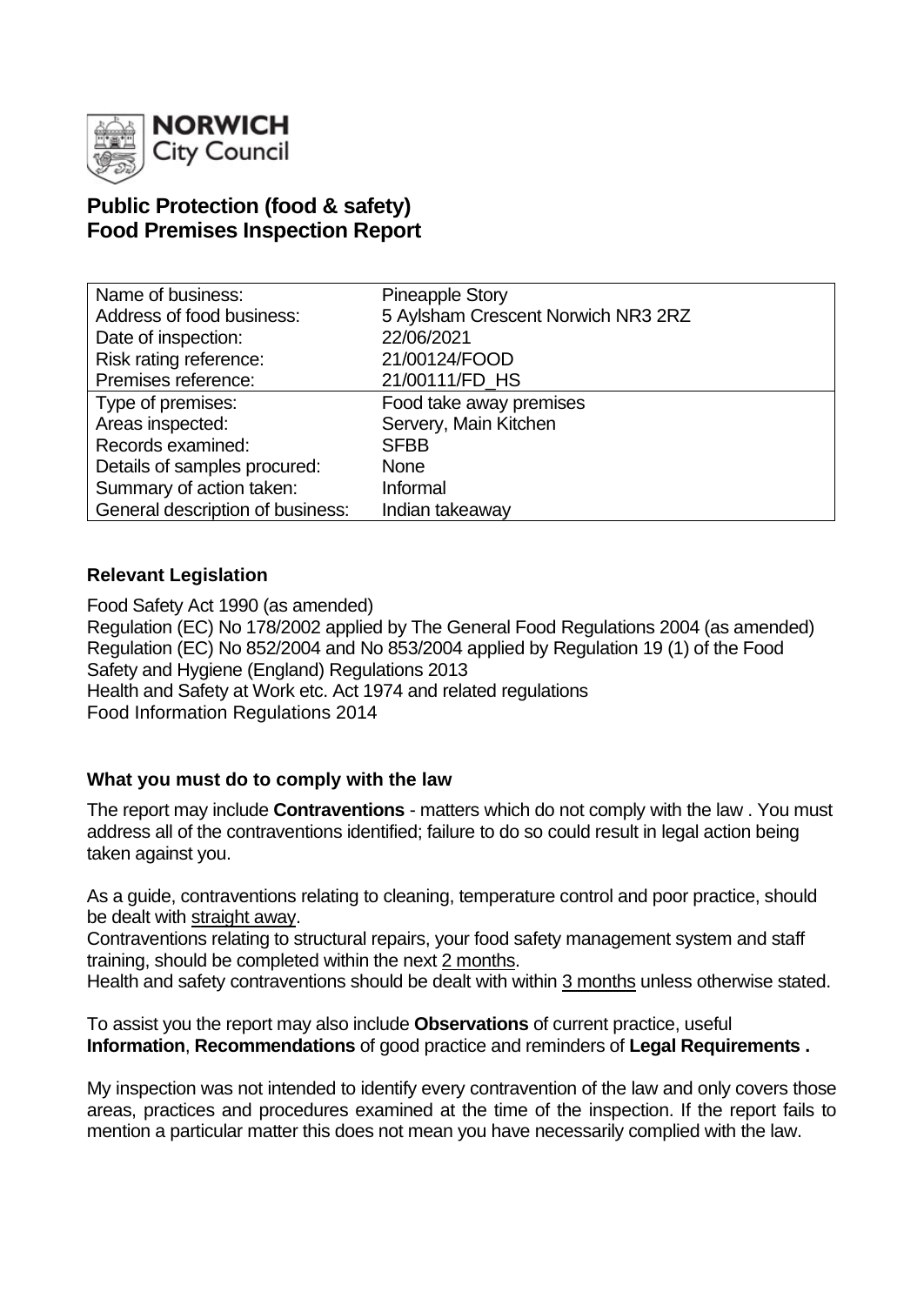# **FOOD SAFETY**

# **How we calculate your Food Hygiene Rating:**

The food safety section has been divided into the three areas which you are scored against for the hygiene rating: 1. food hygiene and safety procedures, 2. structural requirements and 3. confidence in management/control procedures. Each section begins with a summary of what was observed and the score you have been given. Details of how these scores combine to produce your overall food hygiene rating are shown in the table.

| <b>Compliance Area</b>                     |          |    | <b>You Score</b> |                |                |    |           |                 |          |  |
|--------------------------------------------|----------|----|------------------|----------------|----------------|----|-----------|-----------------|----------|--|
| Food Hygiene and Safety                    |          |    |                  | $\overline{0}$ | 5              | 10 | 15        | 20              | 25       |  |
| <b>Structure and Cleaning</b>              |          |    | $\Omega$         | 5              | 10             | 15 | 20        | 25              |          |  |
| Confidence in management & control systems |          |    | $\Omega$         | 10<br>5.       |                | 15 | 20        | 30 <sub>1</sub> |          |  |
|                                            |          |    |                  |                |                |    |           |                 |          |  |
| <b>Your Total score</b>                    | $0 - 15$ | 20 | $25 - 30$        |                | $35 - 40$      |    | $45 - 50$ |                 | > 50     |  |
| <b>Your Worst score</b>                    | 5        | 10 | 10               |                | 15             |    | 20        |                 | $\sim$   |  |
|                                            |          |    |                  |                |                |    |           |                 |          |  |
| <b>Your Rating is</b>                      | 5        | 4  |                  | 3              | $\overline{2}$ |    |           |                 | $\bf{0}$ |  |

Your Food Hygiene Rating is 3 - a generally satisfactory standard

# 000300

# **1. Food Hygiene and Safety**

Food hygiene standards are high. You demonstrated a very good standard of compliance with legal requirements. You have safe food handling practices and procedures and all the necessary control measures to prevent cross-contamination are in place. Some minor contraventions require your attention. **(Score 5)**

#### Contamination risks

**Contravention** The following exposed ready-to-eat food and or its packaging to the risk of cross-contamination with foodborne bacteria from raw meat or unwashed fruits and vegetables:

- uncovered container of Tandoori chicken was being stored on floor underneath the wash hand basin
- uncovered fish stored in the freezer
- uncovered container of poppadoms

**Recommendation** chopping cutting/ boards were held stable with tea towels/cloths and could contaminate the board. Use silicone board mats to stabilise your cutting boards. These can be placed in the dishwasher and/or can be sterilised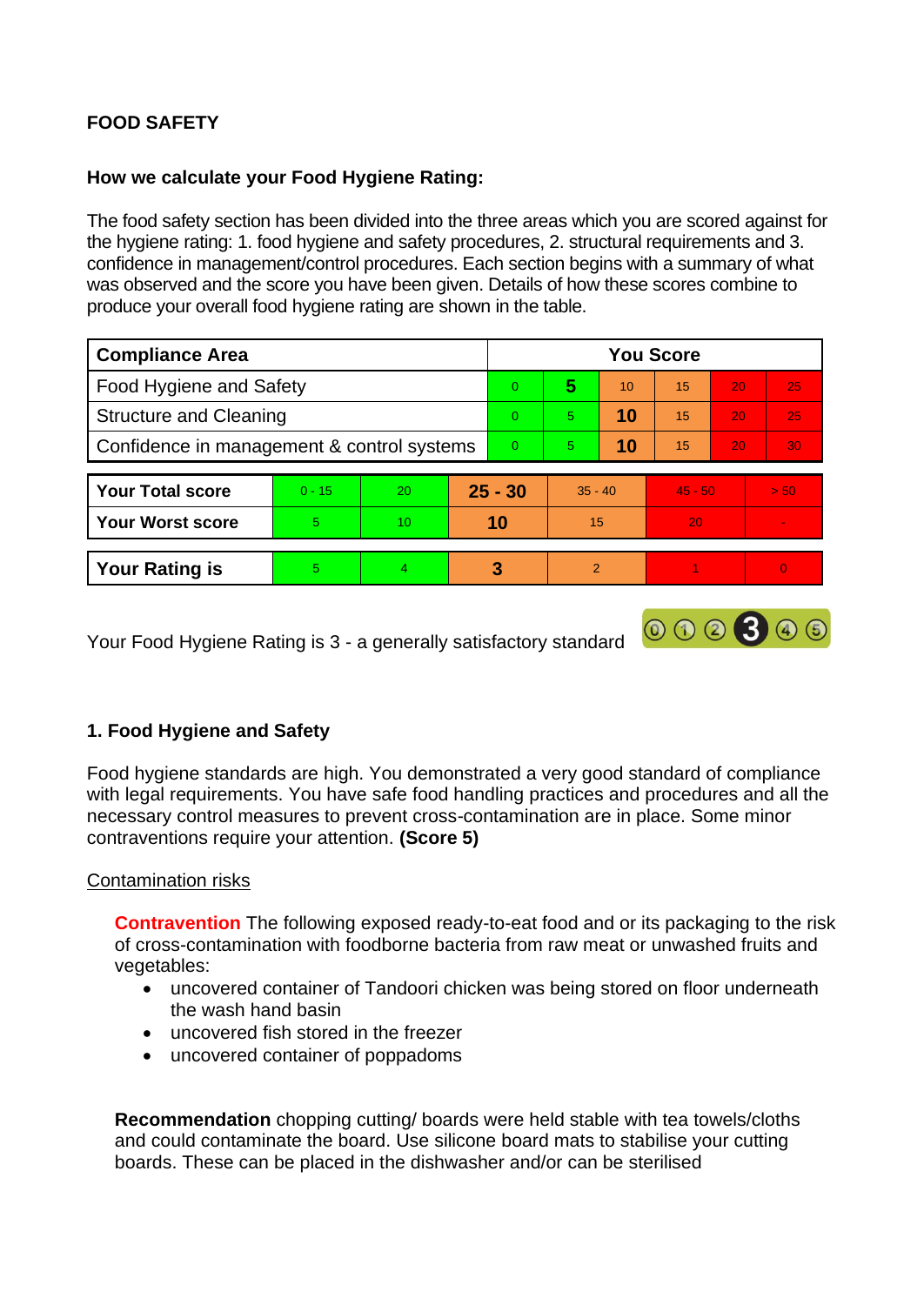#### Hand-washing

**Contravention** The following indicated that hand-washing was not suitably managed:

• the hot water was too hot for comfortable hand washing. Provide a plug for the wash hand basin

#### Personal Hygiene

**Contravention** The following are examples of poor personal hygiene or where it was made difficult for food handlers to maintain sufficiently high standards of personal cleanliness:

• aprons were dirty

**Legal requirement** All persons in food handling areas must wear suitable, clean, and where appropriate protective clothing

#### Temperature Control

**Observation** I was pleased to see you were able to limit bacterial growth and/or survival by applying appropriate temperature controls at points critical to food safety and that you were monitoring temperatures.

#### Poor Practices

**Observation** The following matters represented poor practice and if allowed to continue may cause food to become contaminated or lead to its deterioration:

- food was being stored in a cardboard box in the fridge
- storing food on the floor i.e flour

**Legal requirement** absorbent containers e.g cardboard boxes must not be used for the storage of foods in fridges, as they are not capable of being effectively cleaned. Use clean plastic containers that can be cleaned

#### **2. Structure and Cleaning**

The structure facilities and standard of cleaning and maintenance are of a generally satisfactory standard but there are some repairs and/or improvements which are required in order for you to comply with the law. Pest control and waste disposal provisions are adequate. The contraventions require your attention; although not critical to food safety they may become so if not addressed. **(Score 10)**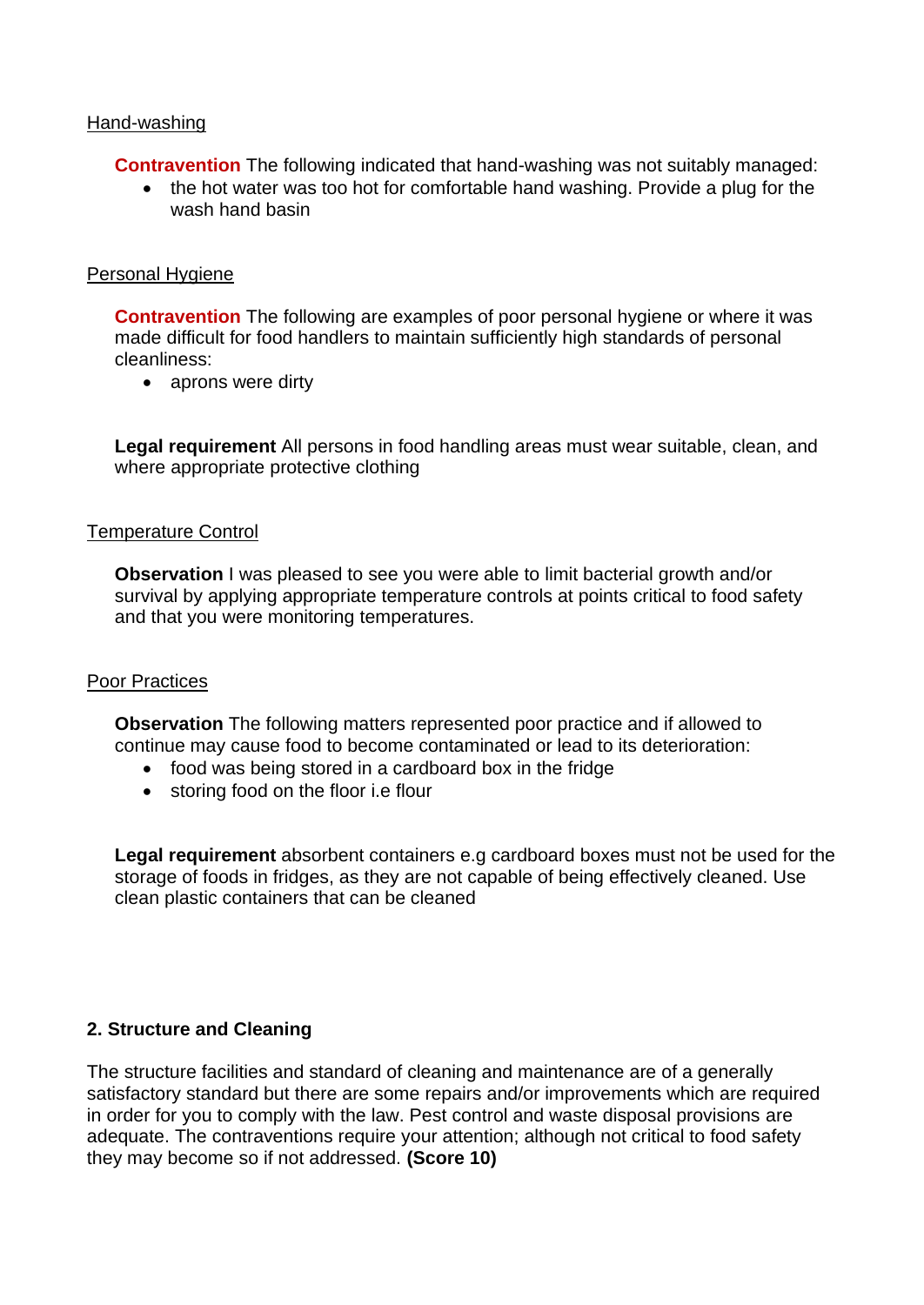#### Cleaning of Structure

**Contravention** The following items were dirty and require more frequent and thorough cleaning:

- floor/wall junctions
- around equipment feet
- behind and under equipment
- flooring
- extraction canopy

**Contravention** The following structural items could not be effectively cleaned and must be covered or made non-absorbent:

• bare wood to stainless steel work surface

#### Cleaning of Equipment and Food Contact Surfaces

**Contravention** The following items are dirty and must be cleaned:

- hand contact surfaces
- handle to microwave
- interior to microwave
- fridge seals
- filters to extraction canopy

#### Cleaning Chemicals / Materials / Equipment and Methods

**Contravention** The following evidence demonstrated your cleaning materials, equipment and methods were not sufficient to control the spread of harmful bacteria between surfaces:

- the sanitisers are not to BS EN 1276:1997 13697:2001 Standards
- you are not using the 2-stage cleaning technique

**Information** You must ensure that the sanitisers you use are effective against bacteria. Ensure hat they meet the following standards BS EN 1276:1997 and 13697:2001.

**Guidance** Taps can be a source of contamination so use a paper towel to turn off the tap after washing and drying your hands.

**Guidance** Even when using a surface sanitiser you should be following the ?twostage? cleaning method. Apply the sanitiser once to remove visible dirt and food debris and then a second time to ensure effective disinfection. Make sure you follow the correct contact time for the product.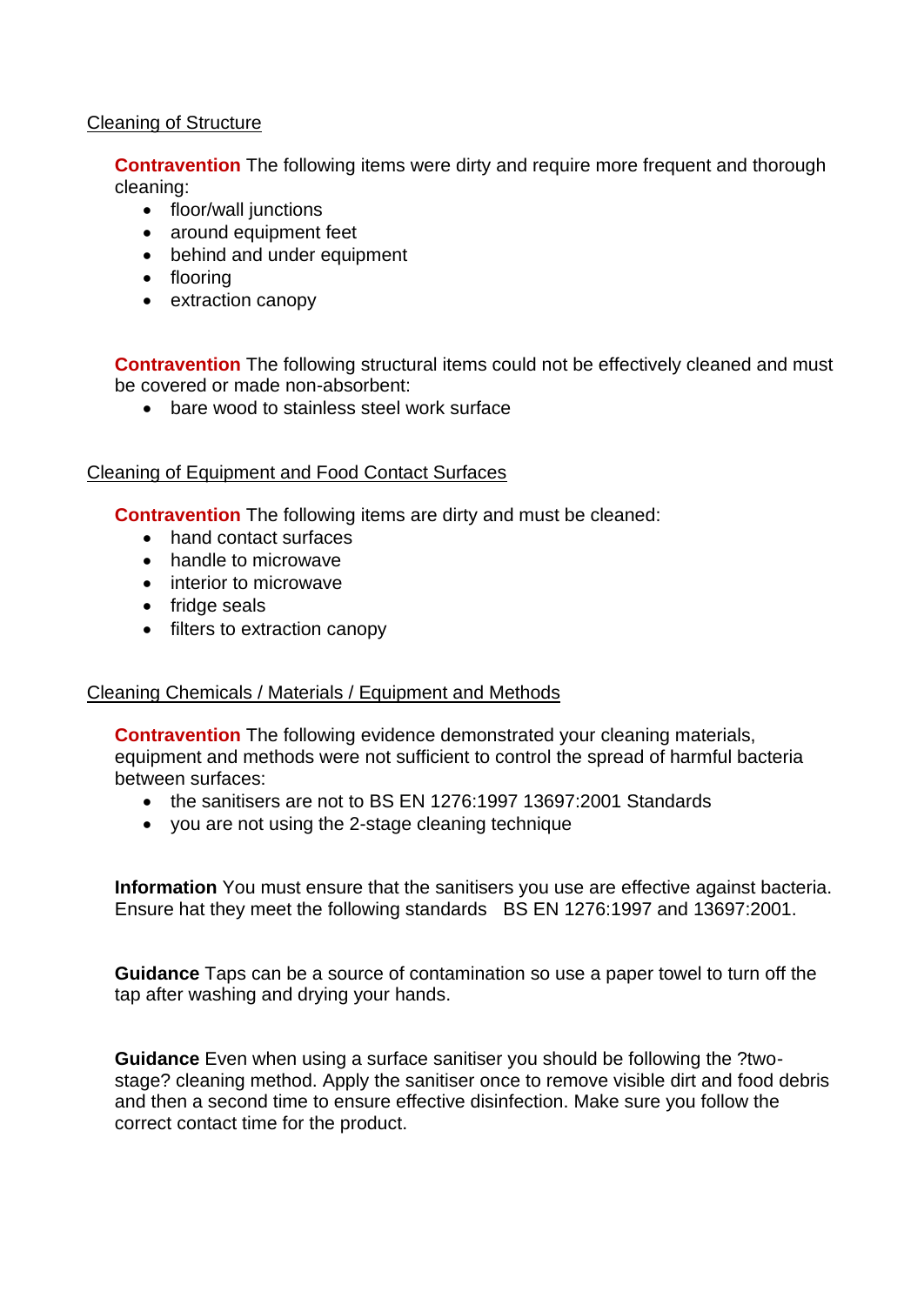#### **Maintenance**

**Contravention** The following had not been suitably maintained and must be repaired or replaced:

- split seals to under counter 4 door fridge
- door to upright freezer did not close and needs repairing
- holes to wall

#### Facilities and Structural provision

**Observation** I was pleased to see the premises had been well maintained and that adequate facilities had been provided.

#### Pest Control

**Observation** I was pleased to see that the premises was proofed against the entry of pests and that pest control procedures were in place.

#### **3. Confidence in Management**

There are generally satisfactory food safety controls in place although there is evidence of some non-compliance with the law. The contraventions require your attention; although not critical to food safety they may become so if not addressed. **(Score 10)**

#### Type of Food Safety Management System Required

**Legal Requirement** Food business operators must put in place, implement and maintain a permanent procedure or procedures based on HACCP principles:

- Identify hazards to food.
- Identify the critical limits (what is acceptable and unacceptable).
- Monitor critical control points to ensure critical limits are met.
- Keep appropriate records to demonstrate control measures are effective.

**Information** As you are a new business you have been given the benefit of the doubt despite your food safety management system not fully complying with the law. You must act on this now as your hygiene rating score will be reduced to a maximum of 1 if there is a similar situational at the next visit.

#### Food Hazard Identification and Control

**Contravention** The following Safer Food Better Business SAFE METHODS are incomplete: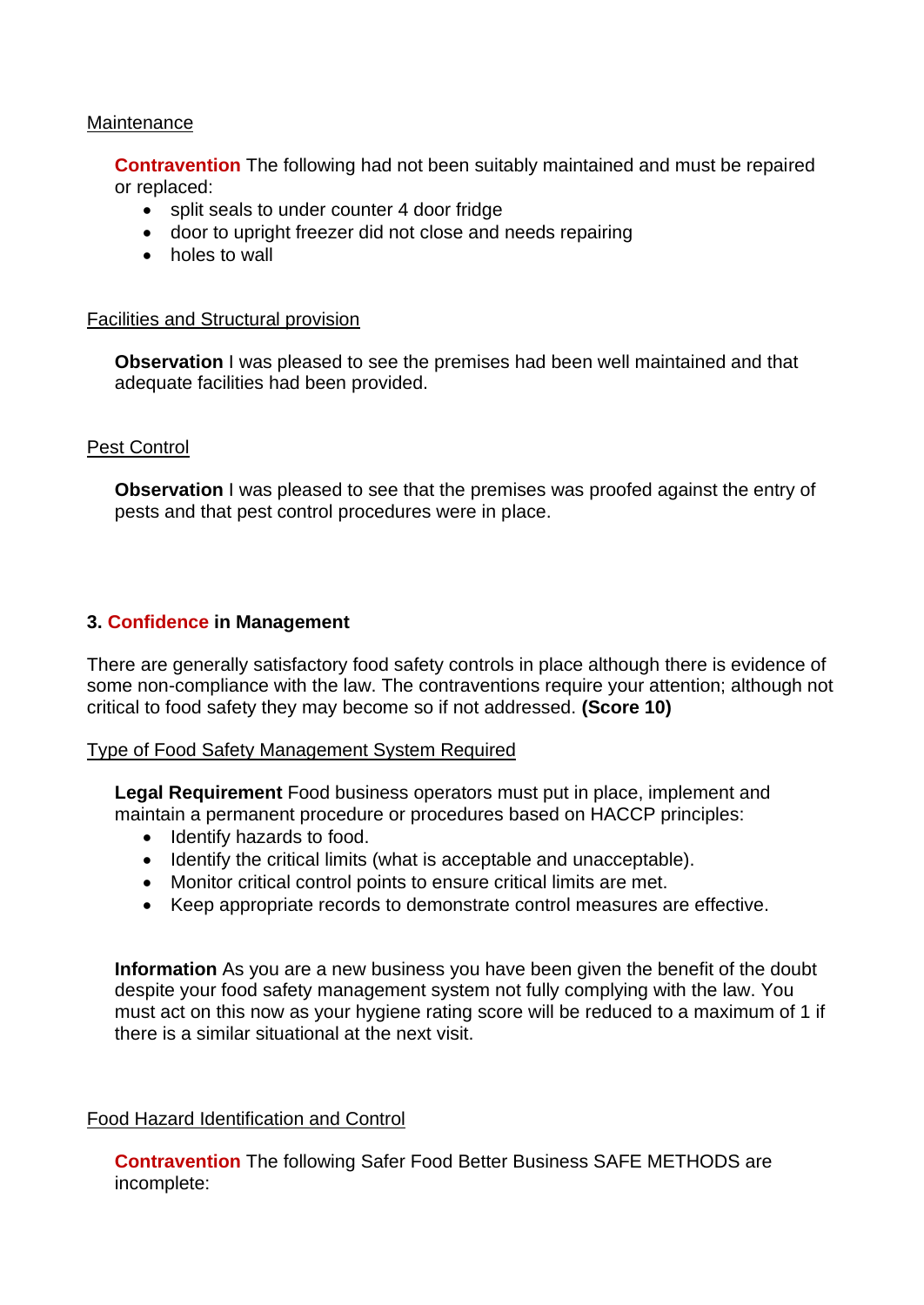- Cross-contamination
- Cleaning
- Chilling
- Cooking

**Information** Before implementing a food safety management system such as Safer Food Better Business, basic good hygiene conditions and practices called prerequisites must be in place. Only then will your food safety management system be effective in ensuring the preparation of safe food.

#### **Traceability**

**Observation** Your records were such that food could easily be traced back to its supplier.

#### Waste Food and other Refuse

**Observation** You had measures in place to dispose of waste food appropriately and were employing the services of an approved waste contractor.

#### Infection Control / Sickness / Exclusion Policy

**Guidance** Public Health England recommends that food handlers known or suspected to be suffering from a food-borne infection or gastrointestinal illness stay away from work until symptom-free for 48 hours.

#### **Allergens**

**Contravention** You are failing to manage allergens properly::

- You have not identified the allergens present in the food you prepare
- You do not have a system for informing customers about the presence of allergens in the food you prepare
- You are not informing customers about the risk of cross contamination with allergens

**Legal Requirement** Caterers must provide allergy information on all unpackaged food they sell. Catering businesses include restaurants, takeaways, deli counters, bakeries and sandwich bars etc. The potential for cross-contamination by allergens must also be made known to consumers. In addition food manufacturers must now label allergy causing ingredients on their pre-packed foods. You can obtain more information from the Trading Standards website www.norfolk.gov.uk/abc